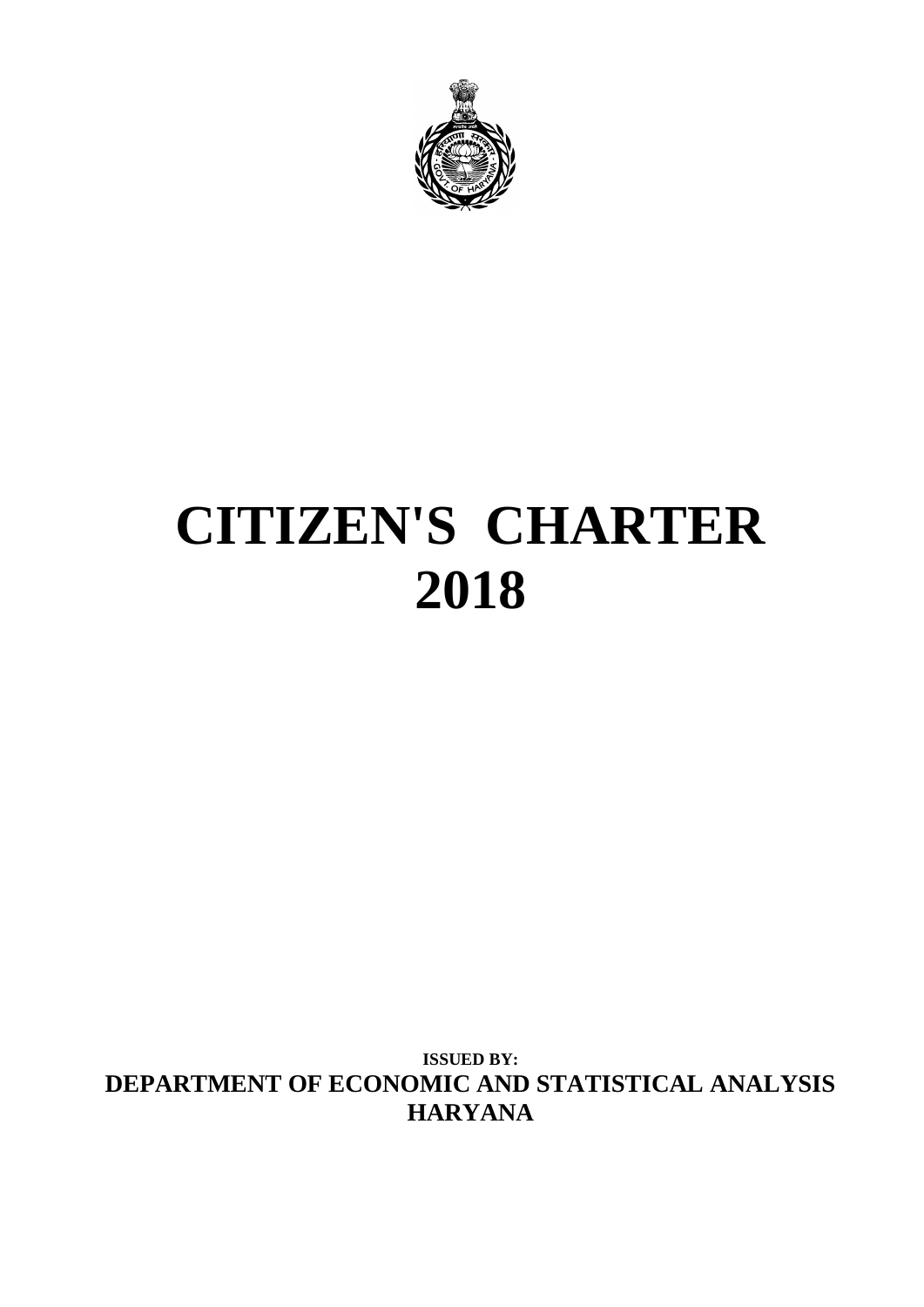# **DEPARTMENT OF ECONOMIC AND STATISTICAL ANALYSIS HARYANA**

The Department of Economic and Statistical Analysis (DESA), Haryana is the nodal department for collection, compilation, analysis and dissemination of socio-economic statistics of the State. It provides upto date statistics to planners, policy makers, researchers and institutions working for overall economic development of the State. The department brings out the various annual and adhoc publications and presents three important publications namely; "Statistical Abstract of Haryana", "Statistical Hand Book of Haryana" and "Economic Survey of Haryana" in the State Vidhan Sabha at the time of Budget Session every year. The department prepares schematic allocation of Centrally Sponsored Schemes (CSS) & State Capital Schemes for budget provisions and also review the expenditure under these schemes. Evaluation studies are got conducted through Outsourced Agencies and the progress of 20- Point Programme in the State is also reviewed. Haryana Govt. has also assigned the work of Chit Funds regulation in the State to this department and Director, DESA has been appointed as Registrar Chit Funds vide Govt. notification dated 19.02.2018. The department is also implementing District Plan Scheme and allocates untied funds to the districts for local level development. The department also coordinates with NITI Aayog and Central Statistics Office (CSO), Govt. of India regarding Planning and Statistical matters.

#### **Commitment to Provide Statistical Information:**

| Type of data available                         | Socio-economic statistics and statistical data related to State<br>Income, Capital Formation, Public Finance, Index of Industrial<br>Production, Wholesale Price Index, Consumer Price Index (Rural),<br>Consumer Price Index for Industrial Workers and other socio-<br>economic indicators. |  |  |  |
|------------------------------------------------|-----------------------------------------------------------------------------------------------------------------------------------------------------------------------------------------------------------------------------------------------------------------------------------------------|--|--|--|
| From where to get the<br>published information | department are available<br>Publications of the<br>the<br>in<br>Departmental Library maintained at<br>Yojana<br>Bhawan,<br>Sector-4, Panchkula. These publications are also available<br>on department's website www. esaharyana.gov.in                                                       |  |  |  |
| <b>Procedure to procure</b><br>information     | be procured personally or through post from<br>It<br>may<br>Director, Department of Economic & Statistical Analysis,<br>Haryana by making a request for the same.                                                                                                                             |  |  |  |
| Time limit for supply of<br>information        | Normally 15 days, if required data is enormous, time schedule<br>may be extended to one month.                                                                                                                                                                                                |  |  |  |
| When requirement of data                       | Additional Director-I and Additional Director-II in person may be<br>contacted on all working days or on Telephone Nos.0172-6634210<br>and 0172-6634211 during Office Hours (9.00 AM to 5.00 PM).                                                                                             |  |  |  |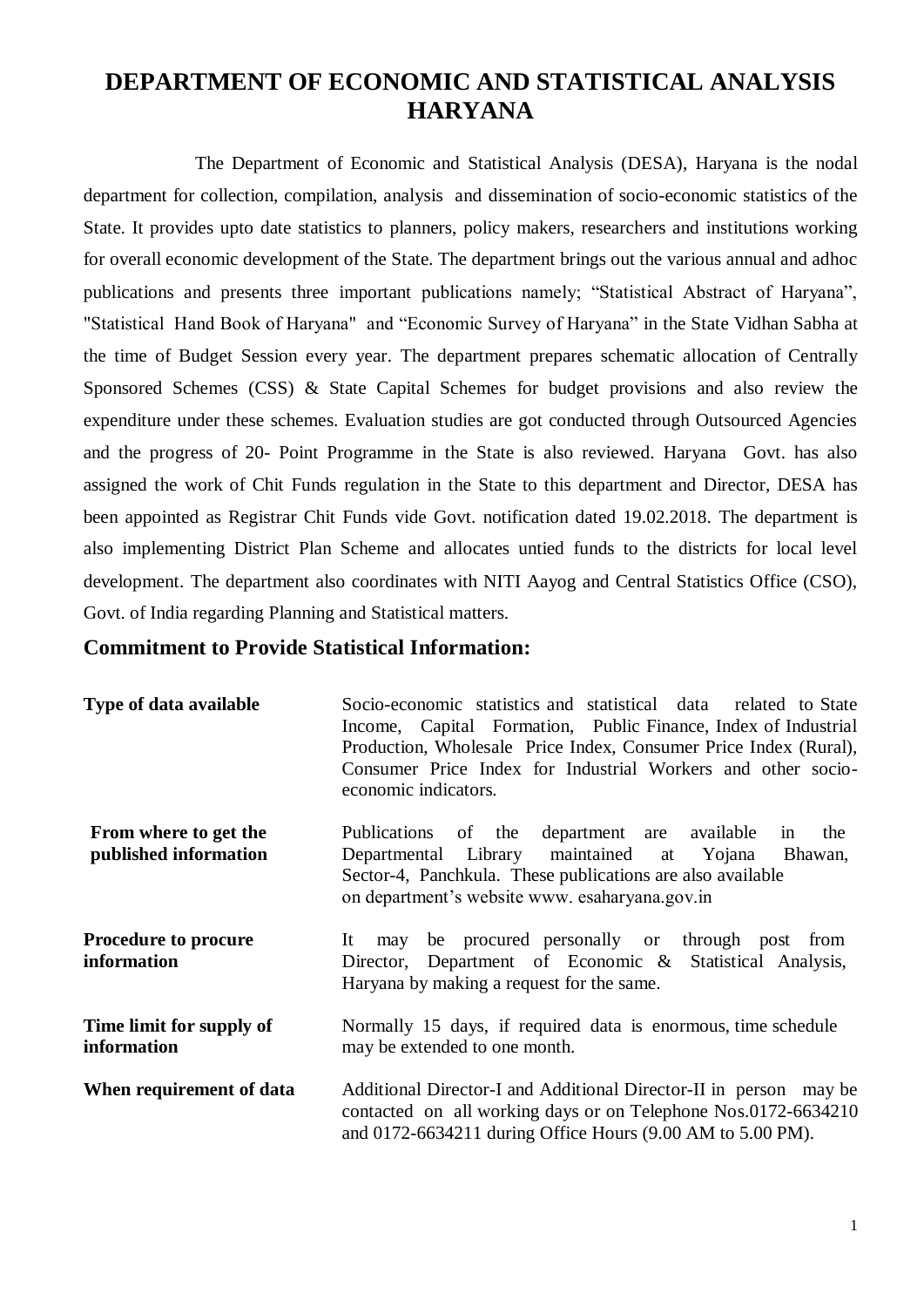| Whom to complain when<br>time schedule is not<br>adhered to | Director, DESA, Haryana. He may be approached through<br>Telephone No. 0172-2560139.                                                                                 |
|-------------------------------------------------------------|----------------------------------------------------------------------------------------------------------------------------------------------------------------------|
| <b>Punishment for delay</b>                                 | Responsibility of the concerned Branch Incharge (Research Officer)<br>will be fixed in such cases and suitable disciplinary action will be<br>initiated accordingly. |

## **Schematic Allocation of Centrally Sponsored Schemes (CSS) & State Capital Schemes:**

The department prepares schematic allocation of Centrally Sponsored Schemes (CSS) & State Capital Schemes for budget provisions and also review the expenditure under these schemes. During the year, after reviewing the performance of the schemes, the allocation is revised.

| <b>Publication schedule</b>                                        | Schematic allocation is published through Budget Documents after<br>approval of Budget Estimates by the State Vidhan Sabha in Budget<br>Session every year. Documents related to expenditure are also<br>published every year before the Budget Session. |  |  |  |
|--------------------------------------------------------------------|----------------------------------------------------------------------------------------------------------------------------------------------------------------------------------------------------------------------------------------------------------|--|--|--|
| <b>Review of schemes</b>                                           | Implementation of schemes by the departments is reviewed on the<br>basis of quarterly/yearly reports. The analysis of schemes is done on<br>the line of their nature, viability and impact of usefulness for the<br>welfare of the people etc.           |  |  |  |
| <b>Modification in schemes</b><br>and enhancement of<br>allocation | Proposals submitted in detail by concerned departments are<br>examined and after getting approved from Administrative Secretary,<br>Planning advices are conveyed to the departments.                                                                    |  |  |  |
| Who is competent authority                                         | Administrative Secretary to Government, Haryana, Planning<br>Department is competent to sanction a scheme and allocate the<br>Budget.                                                                                                                    |  |  |  |
| Time schedule prescribed<br>for sanction of a scheme               | Fifteen days.                                                                                                                                                                                                                                            |  |  |  |
| Whom to complain<br>in case of delay                               | Director, DESA. He may be contacted through Telephone No.<br>and thereafter Administrative<br>0172-2560139<br>Secretary<br>to<br>Government Haryana, Planning Department may also be approached<br>through Telephone No. 0172-2740922.                   |  |  |  |

### **District Plan Scheme Implementation:**

The gap of financial resources of different departments at district level for executing development works of local need is met out under District Plan Scheme.

Allocation of funds Funds are allocated by the Govt. to the districts on the basis of population criteria.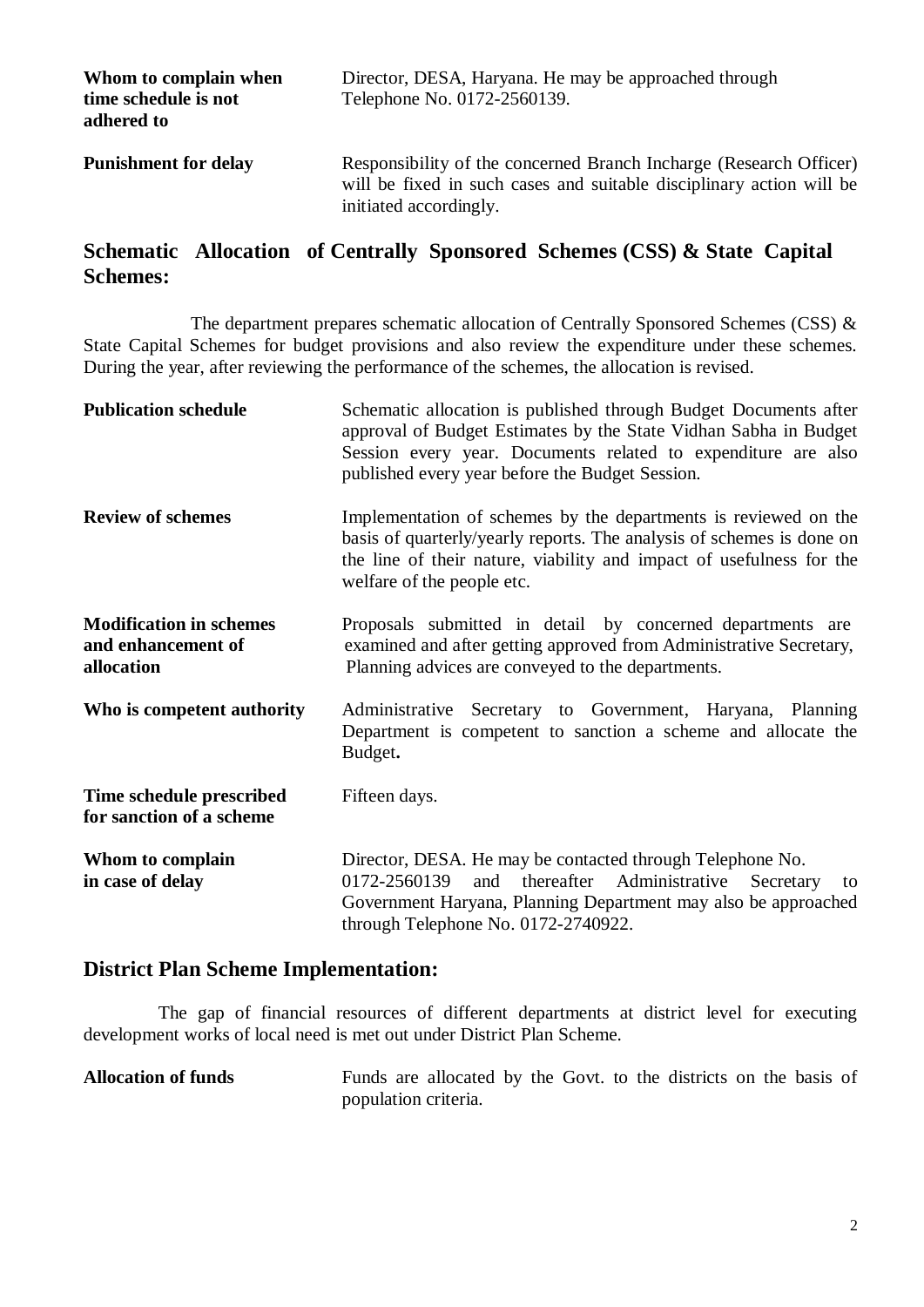| Where to submit<br>proposals | The proposals of Panchayati Raj Institutions/ BDPOs/ Urban<br>Local Bodies (MCs) are examined at the level of Additional<br>Deputy Commissioner-cum-Chief Planning and Development<br>Officers in each district. |
|------------------------------|------------------------------------------------------------------------------------------------------------------------------------------------------------------------------------------------------------------|
| Who is approving/sanctioning | District Development and Monitoring Committee constituted in                                                                                                                                                     |
| authority                    | each district approves the schemes/ works strictly in accordance                                                                                                                                                 |

with the scheme guidelines.

#### **Regulation of Chit Business:**

The department has been assigned the work of regulation of Chit Business in the State. In this regard the "Haryana Chit Funds Rules, 2018" has been notified by the State Government. Director, DESA has been appointed the Registrar, Chit Funds under these rules vide notification dated 19.02.2018.

| <b>Cost of publications</b>                                             | Free of cost subject to availability.                                                                               |  |
|-------------------------------------------------------------------------|---------------------------------------------------------------------------------------------------------------------|--|
| Whether each user is entitled<br>to get a copy of published<br>material | No. There are limited copies and could be provided on request to<br>the users free of cost subject to availability. |  |
| <b>Provision for revision</b>                                           | The Charter can be revised for bringing continuous improvement in<br>providing quality service.                     |  |
| <b>Nodal Officers</b>                                                   |                                                                                                                     |  |
| a) State Level                                                          | Director - Telephone No. 0172-2560139.                                                                              |  |
| b) District Level                                                       | District Statistical Officers.                                                                                      |  |